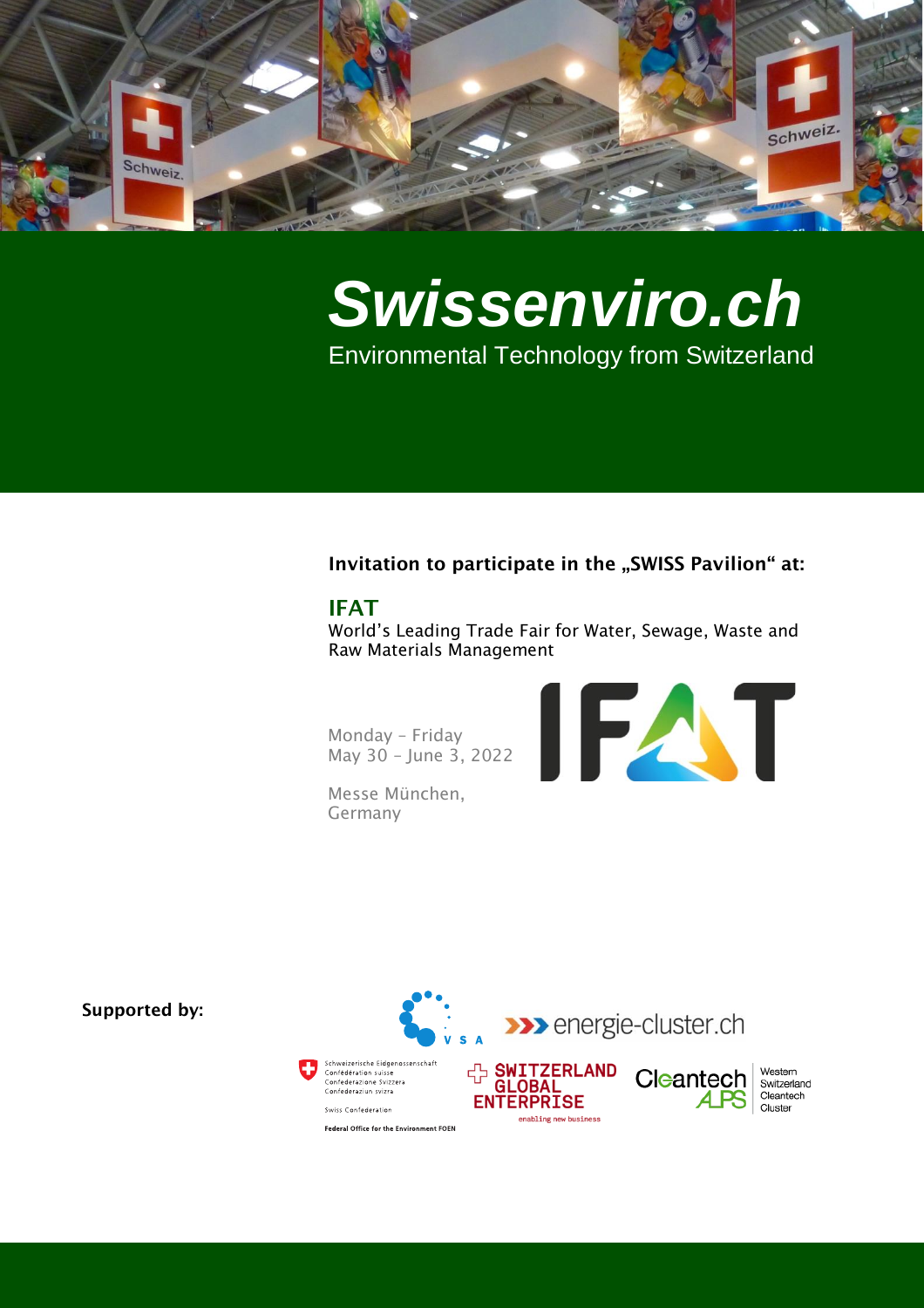# IFAT

World's Leading Trade Fair for Water, Sewage, Waste and Raw Materials Management

The World's Leading Trade Fair for Environmental Technologies boasts a high international presence and an impressive number of exhibitors and visitors. A fixed date in the diaries for businesses in the water, sewage, waste and raw materials industry, IFAT provides you with everything you need to make your trade fair appearance a success.

International exhibitors in particular value the ideal market environment IFAT offers. Businesses from the water, sewage and waste management sectors present their own pioneering and valuable solutions that enable the available resources to be used responsibly.



Continuously rising visitor numbers and increasing international interest underline the enormous importance of IFAT as the World's leading trade fair for water, sewage, waste and raw materials management. "IFAT" is an acronym for "Internationale Fachmesse für Abwassertechnik", which was the original full name of the event in the 1960s when the congress and exhibition took place for the first time in Munich and its main topic was sewage technology.

### Today IFAT covers the following sections of environmental technologies:

Hydraulic engineering and well construction; Construction of water and wastewater treatment plants; Water and sewerage networks; Mechanical engineering and plant engineering in water management; Services in the fields of water; Waste management and recycling; Generating energy from secondary raw materials and waste; Street cleaning, maintenance and winter road services; Management of hazardous substances; Air pollution control, flue-gas scrubbing and air extraction; Recycling services; Sustainability in road construction; Analysis and laboratory technology; Education, research, technology transfer.

Exhibitors and visitors can look forward to a diverse program of events with company and product presentations, symposia, country specials in the water, sewage and waste management sector. Attending these events is free of charge. All lectures will have simultaneous translation into German and English.

| <b>Figures 2018</b>   | Net Area<br><b>Exhibitors</b><br><b>Visitors</b>              | 260'000 m <sup>2</sup><br>3'305<br>141'000 |  |
|-----------------------|---------------------------------------------------------------|--------------------------------------------|--|
| <b>Date</b>           | Monday 30, May - Friday 03, June 2022                         |                                            |  |
| <b>Opening Hours</b>  | Monday - Thursday<br>Friday                                   | $9$ am $-6$ pm<br>$9$ am $-$ 4 pm          |  |
| <b>Fair Organizer</b> | Messe München GmbH<br>Messegelände<br>81823 Munich<br>Germany |                                            |  |
| <b>Venue</b>          | Messe München,<br>Munich - Germany                            |                                            |  |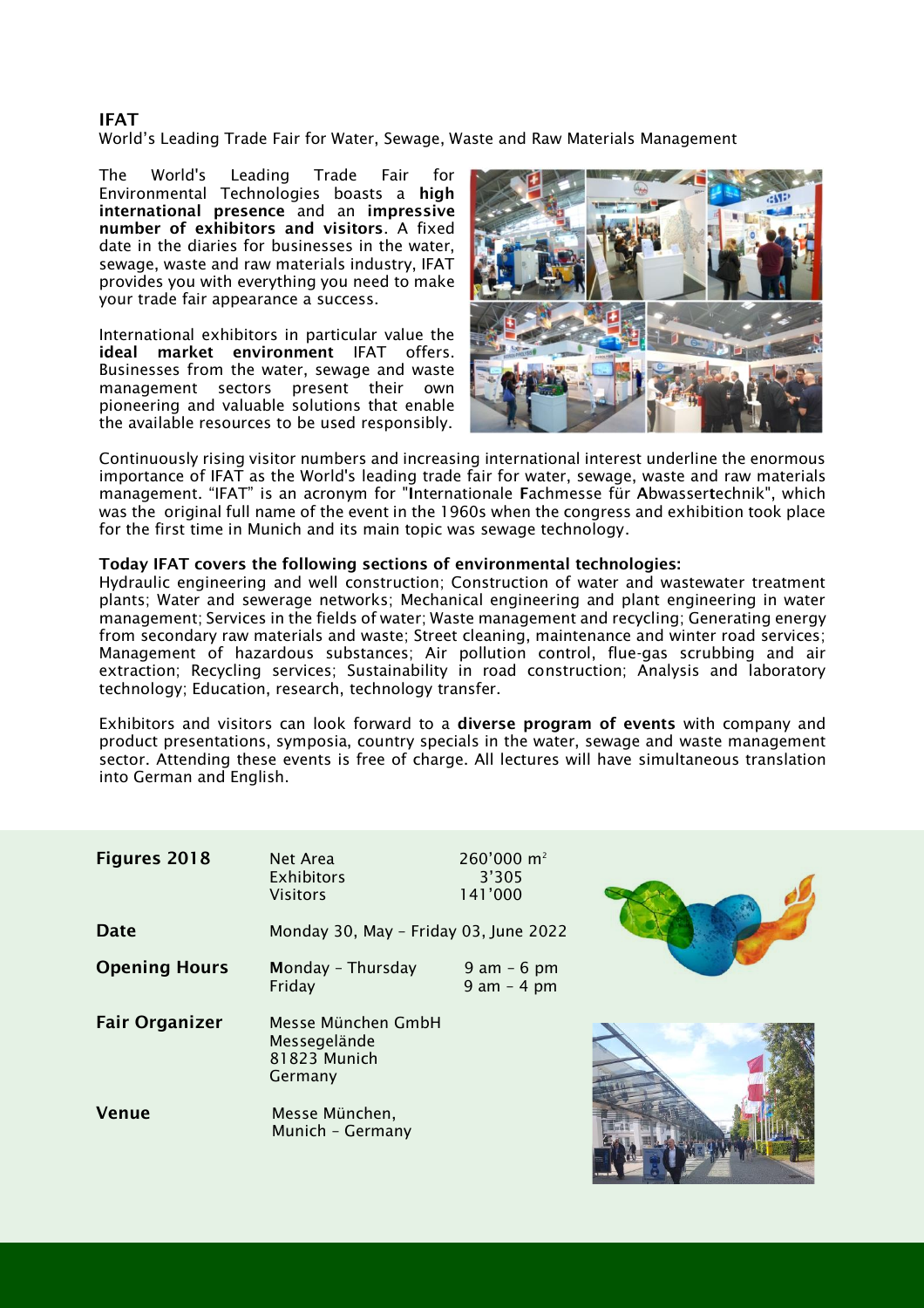| <b>Swiss stands</b>                                       | Swiss Pavilion 2: Hall B4 Recycling                                                                                                                                                                                                                                                                                                                                          | Swiss Pavilion 1: Hall B2 Water Treatment and Networks<br>Swiss Pavilion 3: Hall A4 Waste Treatment & Air                                                                                                |                                                |  |
|-----------------------------------------------------------|------------------------------------------------------------------------------------------------------------------------------------------------------------------------------------------------------------------------------------------------------------------------------------------------------------------------------------------------------------------------------|----------------------------------------------------------------------------------------------------------------------------------------------------------------------------------------------------------|------------------------------------------------|--|
| <b>Packages</b>                                           | equipment for all packages includes:                                                                                                                                                                                                                                                                                                                                         | The Swiss Pavilion offers convenient packages in various sizes, the basic                                                                                                                                |                                                |  |
|                                                           | · Space & stand building incl. separation walls, floor and lights<br>· Fascia board with company's logo<br>· 1 reception desk<br>· 1 table with 4 chairs<br>· 1 brochure rack<br>· W-LAN service<br>· 1 electrical socket 220V, 500W (for laptop or similar)<br>· Use of general areas (storage room, bar/bistro)<br>· Stand service by hostess<br>· Non-alcoholic beverages |                                                                                                                                                                                                          |                                                |  |
| <b>Sizes &amp; Prices</b>                                 | Economy (6m <sup>2</sup> )<br><b>Business (9m<sup>2</sup>)</b><br>First $(12m^2)$<br>Premium (16m <sup>2</sup> )                                                                                                                                                                                                                                                             | <b>CHF</b><br><b>CHF</b><br><b>CHF</b><br><b>CHF</b>                                                                                                                                                     | 7'250.00<br>9'250.00<br>11'250.00<br>13'750.00 |  |
|                                                           | Position at Corner Booth (only >9m <sup>2</sup> )                                                                                                                                                                                                                                                                                                                            | plus 15%                                                                                                                                                                                                 |                                                |  |
|                                                           | Start-Up Package (ca. 2m <sup>2</sup> )<br>· Reception desk<br>$\cdot$ 1 bar stool<br>· 1 brochure rack<br>$\cdot$ Poster wall (1,5m)                                                                                                                                                                                                                                        | <b>CHF</b>                                                                                                                                                                                               | 2'950.00                                       |  |
| <b>Other Sizes or</b><br><b>Individual Stand</b>          |                                                                                                                                                                                                                                                                                                                                                                              | Would you like to have any other size, individual layout or display? Or<br>would you like to have your individual stand placed next to the Swiss<br>Pavilion and profit from joint services or catering? |                                                |  |
| <b>Representation by</b>                                  | Just call us: +41 52 355 21 11 and we will be glad to work out a<br>personalised offer for your needs!                                                                                                                                                                                                                                                                       |                                                                                                                                                                                                          |                                                |  |
| <b>Swissenviro GmbH</b><br>(no company personal on stand) | Display of brochure                                                                                                                                                                                                                                                                                                                                                          | <b>CHF</b>                                                                                                                                                                                               | 500.00                                         |  |
| <b>Prices exclude</b>                                     | Alcoholic beverages<br>Communication package by fair<br>Travel & accommodation<br>Individual installations (electricity, water, air)<br>Additional equipment (furniture, TV-screens, etc.)<br>Graphic works, printing of posters, etc.<br>• Communication package by organiser                                                                                               | <b>Euro</b>                                                                                                                                                                                              | 295.00                                         |  |
| <b>Inscription Fee</b>                                    | Inscription fee is CHF 850.00<br>(Non-applicable for members of VSA, CleantechAlps and Energie-Cluster)                                                                                                                                                                                                                                                                      |                                                                                                                                                                                                          |                                                |  |

Deadline for applications April 26, 2021

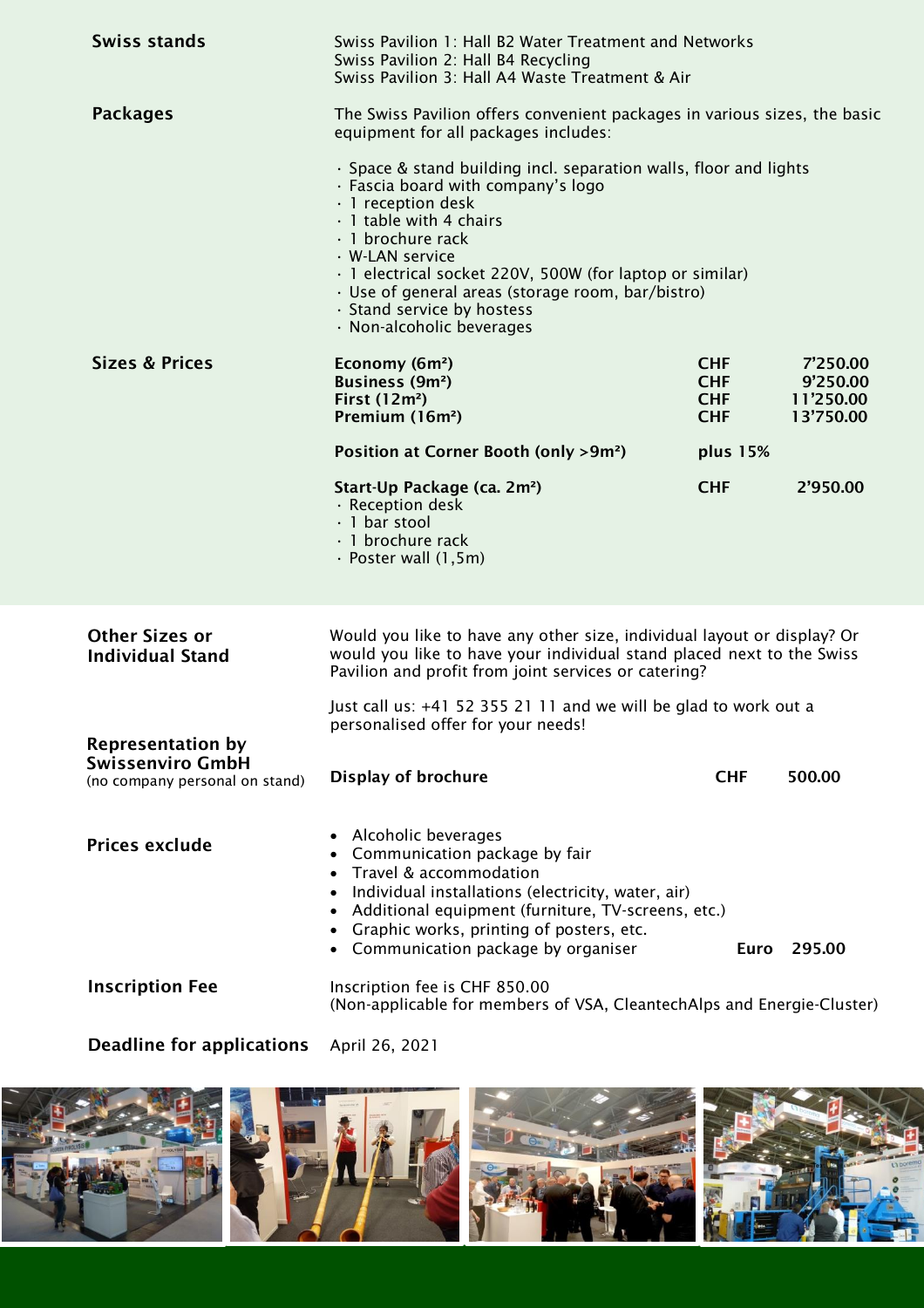| Organizer             | <b>Swissenviro GmbH</b><br>Kempttalstrasse 56<br>CH-8308 Illnau                                                                                                                                                                                                                                                                    |  |  |
|-----------------------|------------------------------------------------------------------------------------------------------------------------------------------------------------------------------------------------------------------------------------------------------------------------------------------------------------------------------------|--|--|
|                       | +41 (0) 52 355 21 11<br>Phone<br>+41 (0)52 355 21 10<br><b>Fax</b><br>info@swissenviro.ch<br>eMail                                                                                                                                                                                                                                 |  |  |
| <b>Contact</b>        | Urs Heutschi<br>Direct phone<br>+41 (0)52 355 21 12<br>Email<br>urs.heutschi@swissenviro.ch                                                                                                                                                                                                                                        |  |  |
| <b>Swiss Pavilion</b> | The «SWISS Pavilion» is characterised by the following advantages:<br>The «SWISS Pavilion» will be clearly identifiable by its Swissness and<br>offers you a strong presence. With its attractive design it will achieve<br>a high degree of attention, which is the ideal requirement to<br>showcase your products and novelties. |  |  |
|                       | The «SWISS Pavilion» reduces your effort and assures a professional<br>service. The Swissenviro.ch project team will take care of the<br>organization and all administrative arrangements - before, during<br>and after the exhibition.                                                                                            |  |  |
| Switzerland.          | The «SWISS Pavilion» provides an efficient infrastructure and<br>professional services, facilitating your staff's job and the individual<br>care of customers and prospective buyers.                                                                                                                                              |  |  |

*Swissenviro.ch* Environmental Technology from Switzerland

*Swissenviro GmbH* Kempttalstrasse 56 CH – 8308 Illnau

Phone +41 (0)52 355 21 11 Email info@swissenviro.ch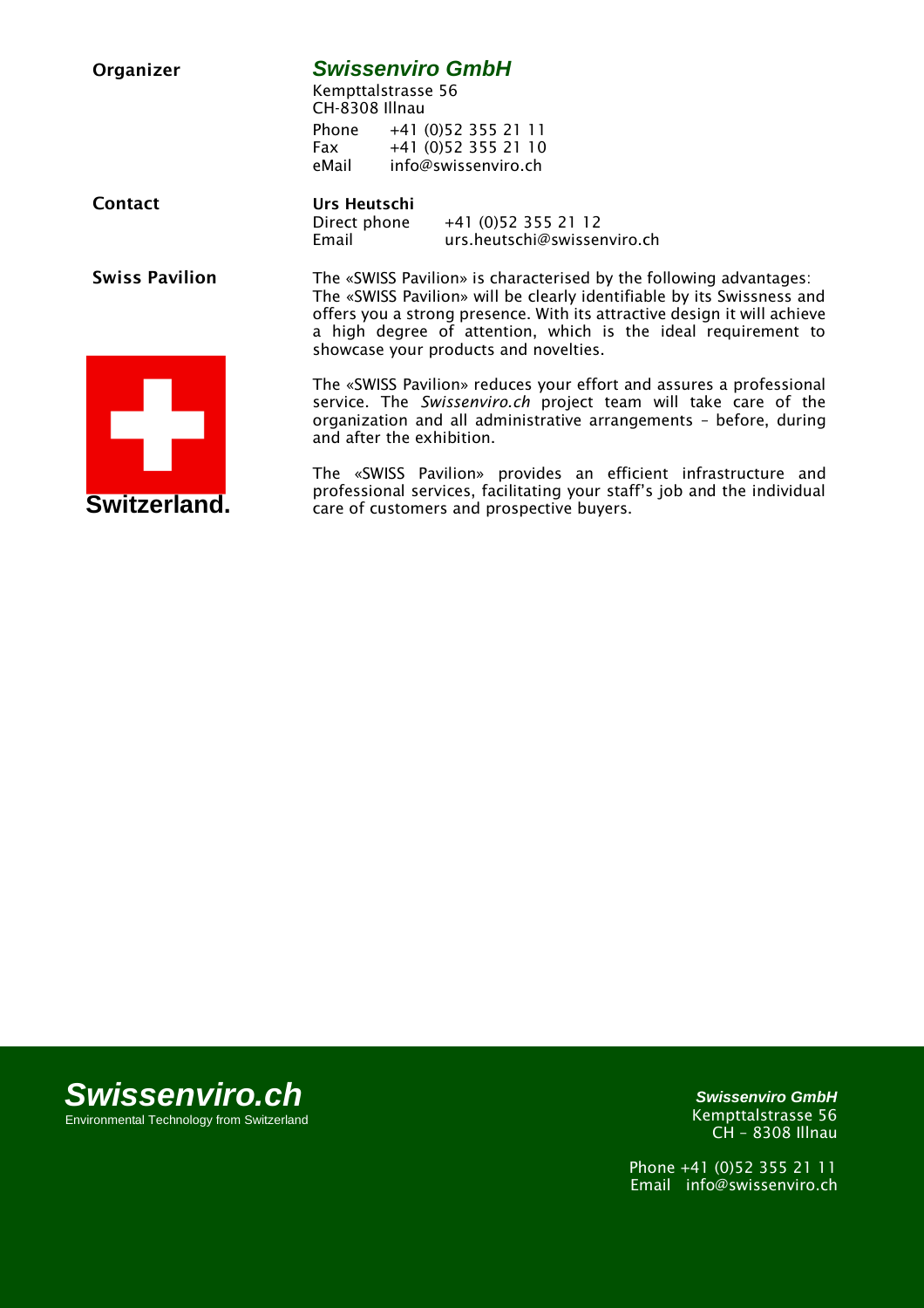# Registration *Swissenviro GmbH*

## IFAT 2022

World's leading Trade Fair for Water, Sewage, Waste and Raw Materials Management

# May 30 - June 3, 2022 at the Neue Messe München, Germany

We hereby register our participation as part of the official «SWISS Pavilion» at IFAT 2022 with legally binding effect, and confirm that we have read and accepted the General Terms and Conditions shown on the reverse side. We are aware that the General Terms and Conditions mentioned above form a permanent element of this contractual relationship.

| Company:                                                                      |                                         |                                                                     |                                                                      |  |  |
|-------------------------------------------------------------------------------|-----------------------------------------|---------------------------------------------------------------------|----------------------------------------------------------------------|--|--|
| Contact:                                                                      | Title:                                  |                                                                     |                                                                      |  |  |
| Address:                                                                      |                                         |                                                                     |                                                                      |  |  |
| ZIP, Town:                                                                    |                                         |                                                                     |                                                                      |  |  |
| Phone:                                                                        | Fax:                                    |                                                                     |                                                                      |  |  |
| eMail:                                                                        |                                         |                                                                     |                                                                      |  |  |
| Homepage:                                                                     |                                         |                                                                     |                                                                      |  |  |
| Membership:                                                                   | $O$ VSA                                 |                                                                     | <b>O</b> Cleantech Alps <b>O</b> Energie-Cluster                     |  |  |
| <b>Registration fee:</b>                                                      |                                         |                                                                     | CHF 850.-- (Members VSA/CT-Alps/Energie-Cluster: free)               |  |  |
| <b>Communication Package:</b> Euro 295.-- (charged directly by Messe München) |                                         |                                                                     |                                                                      |  |  |
| <b>Desired participation:</b>                                                 |                                         |                                                                     |                                                                      |  |  |
| $O$ ECO:                                                                      | 6m <sup>2</sup>                         | CHF 7'250.--                                                        | <b>U</b> Start-Up-Package CHF 2'950.--                               |  |  |
| O BUSINESS:                                                                   | $9m^2$                                  | CHF 9'250.--                                                        | <b>O</b> Brochure display CHF<br>$500 -$                             |  |  |
| O FIRST:                                                                      | $12m^2$                                 | CHF 11'250.--                                                       |                                                                      |  |  |
| O Premium:                                                                    | $16m^2$                                 | CHF 13'750.--                                                       | O Corner Booth ( $\geq 9m^2$ ) plus 15%<br>(Subject to Availability) |  |  |
|                                                                               | Please send us an individual offer for: |                                                                     | m <sub>2</sub>                                                       |  |  |
| Location:                                                                     |                                         | <b>O</b> Hall B2 (Water) $\qquad$ O Hall A4 (Waste Treatment & Air) | <b>U</b> Hall B4 (Recycling)                                         |  |  |
| <b>Exhibits/Products:</b>                                                     |                                         |                                                                     |                                                                      |  |  |

Following receipt of the registration, 50 % of the total price of the participation will be invoiced to each exhibitor. The first invoice will serve as confirmation of participation in the «SWISS Pavilion». The remaining 50 % of the total price of participation will be invoiced approx. 90 days prior to the fair opening. Additional services offered to participants during the course of the fair will be billed within 30 days after participation. Furthermore, please read carefully the extract of General Terms and Conditions for Participation in Trade Fairs on the reverse side.

| Place, Date:                        | Stamp, Signature:                                                      |
|-------------------------------------|------------------------------------------------------------------------|
| To be submitted to:                 | Swissenviro GmbH<br>Kempttalstrasse 56<br>CH-8308 Illnau - Switzerland |
| or by eMail to: info@swissenviro.ch | or fax to: 052 355 21 10                                               |